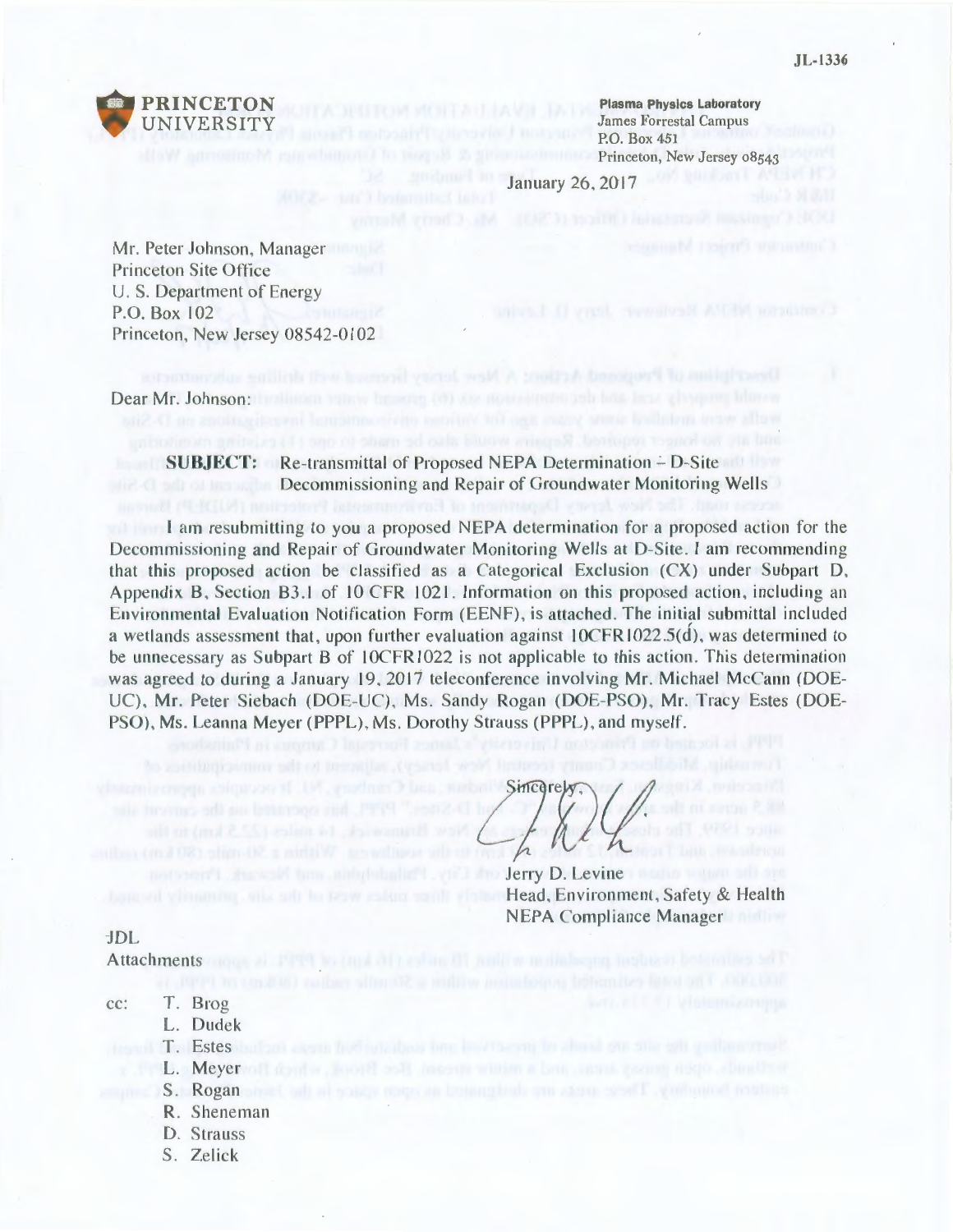### ENVIRONMENTAL EVALUATION NOTIFICATION FORM

Grantee/Contractor Laboratory: Princeton University/Princeton Plasma Physics Laboratory (PPPL) Project/Activity Title: D-Site Decommissioning & Repair of Groundwater Monitoring Wells CH NEPA Tracking No.: Type of Funding SC B&R Code: Total Estimated Cost: ~\$30K DOE Cognizant Secretarial Officer (CSO): Ms. Cherry Murray Contractor Project Manager:

Contractor NEPA Reviewer: Jerry D. Levine

Signature: Date: Signature Date:

- I. **Descriptionof Proposed Action:** A New Jersey licensed well drilling subcontractor would properly seal and decommission six  $(6)$  ground water monitoring wells. These wells were installed some years ago for various environmental investigations on D-Site and are no longer required. Repairs would also be made to one  $(1)$  existing monitoring well that is still in use. These wells are located on D-Site adjacent to the Liquid Effluent Collection (LEC) tanks, and one (1) well is located in the wetlands adjacent to the D-Site access road. The New Jersey Department of Environmental Protection (NJDEP) Bureau of Land Use Regulation has verified PPPL does not require a NJDEP wetlands permit for the well located in the wetlands, as existing vegetation in the wetlands or the wetlands transition zone would not be removed or disturbed. A PPPL digging permit would be obtained from the Facilities Division for well repair. PPPL flame permits would be obtained from the Emergency Services Unit , part of the Site Protection Division , for removing metal well casings for well closure .
- **11. Description of Affected Environment:** Work would take place on the D-Site grounds (see attached map, Figure 1). No environmentally sensitive resources would be affected.

PPPL is located on Princeton University's James Forrestal Campus in Plainsboro Township, Middlesex County (central New Jersey), adjacent to the municipalities of Princeton, Kingston, East and West Windsor, and Cranbury, NJ. It occupies approximately 88.5 acres in the areas known as "C- and D-Sites." PPPL has operated on the current site since 1959. The closest urban centers are New Brunswick,  $14$  miles ( $22.5$  km) to the northeast, and Trenton,  $12$  miles ( $19 \text{ km}$ ) to the southwest. Within a 50-mile ( $80 \text{ km}$ ) radius are the major urban centers of New York City, Philadelphia, and Newark. Princeton University's main campus is approximately three miles west of the site, primarily located within the borough of Princeton.

The estimated resident population within  $10$  miles ( $16 \text{ km}$ ) of PPPL is approximately 500,000. The total estimated population within a 50-mile radius (80km) of PPPL is approximately 17.735.164.

Surrounding the site are lands of preserved and undisturbed areas including upland forest, wetlands, open grassy areas, and a minor stream, Bee Brook, which flows along PPPL's eastern boundary. These areas are designated as open space in the James Forrestal Campus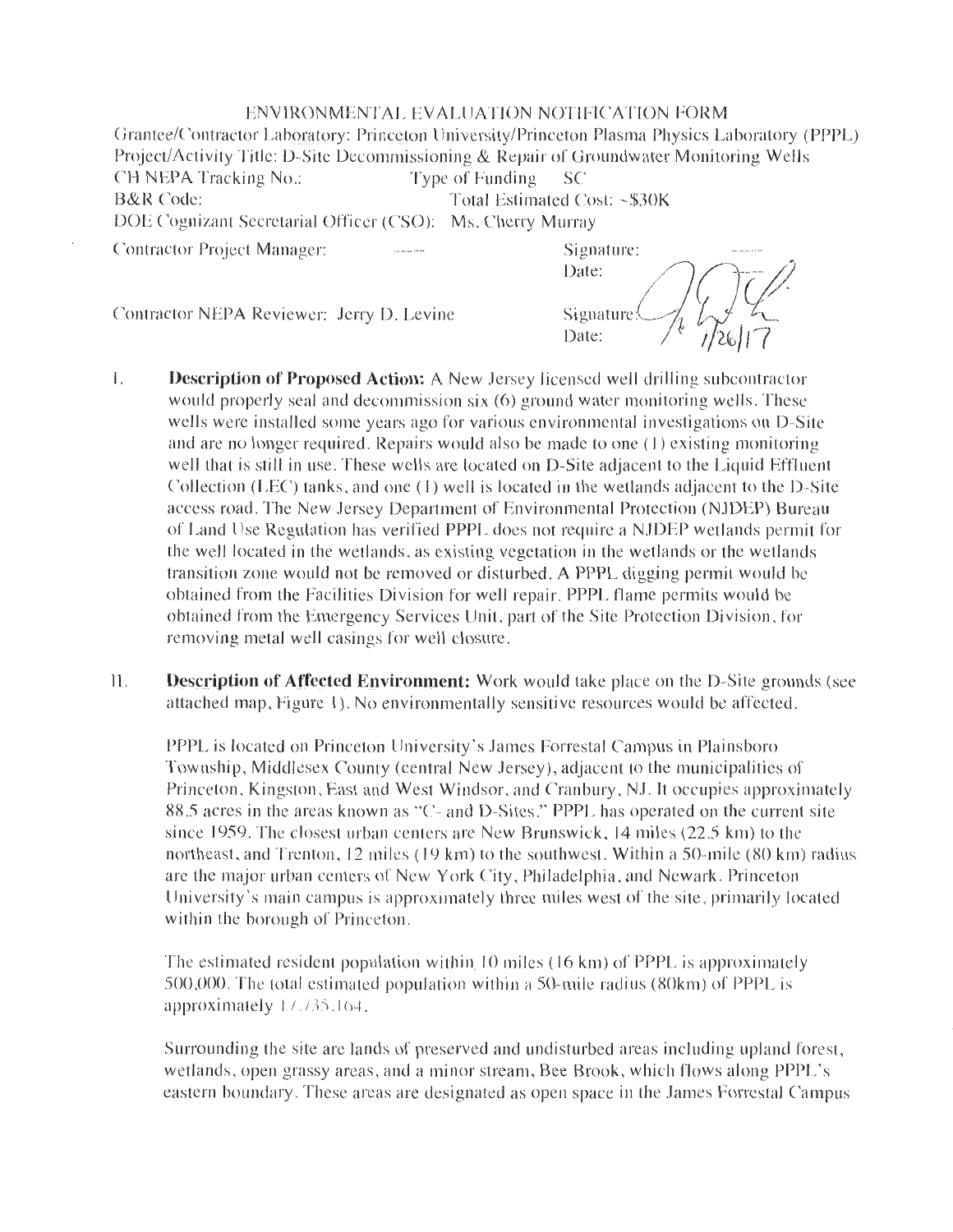| 15. | Noise (in excess of regulations)                                                                 | 15. No  |
|-----|--------------------------------------------------------------------------------------------------|---------|
| 16. | <b>WEIGHT THE MEMBER STE</b><br><b>Asbestos Removal</b>                                          | 16. No  |
| 17. | <b>PCBs</b>                                                                                      | 17. No. |
| 18. | Import, Manufacture or Processing of Toxic Substances                                            | 18. No. |
| 19. | Chemical Storage/Use                                                                             | 19. Yes |
|     | The six decommissioned wells would be sealed with grout. The one well being repaired may require |         |
|     | a new cement casing.                                                                             |         |
| 20. | Pesticide Use                                                                                    | 20. No  |
| 21. | Hazardous, Toxic, or Criteria Pollutant Air Emissions                                            | 21. No  |
| 22. | Liquid Effluent                                                                                  | 22. No  |
| 23. | Underground Injection                                                                            | 23. No  |
| 24. | Hazardous Waste                                                                                  | 24. No  |
| 25. | <b>Underground Storage Tanks</b>                                                                 | 25. No  |
| 26. | Radioactive (AEA) Mixed Waste                                                                    | 26. No  |
| 27. | Radioactive Waste                                                                                | 27. No  |
| 28. | <b>Radiation Exposures</b>                                                                       | 28. No  |
|     |                                                                                                  |         |

# C. Other Relevant Disclosures. Will the proposed action involve the following?

|     |                                                                                                                                                                                                                                                                     | Y es/INO |
|-----|---------------------------------------------------------------------------------------------------------------------------------------------------------------------------------------------------------------------------------------------------------------------|----------|
| 29. | A threatened violation of ES&H regulations/permit requirements                                                                                                                                                                                                      | 29. No   |
|     | One or more job hazard analyses (JHAs) would be required for these activities. The requirements of<br><b>IOCFR851</b> (as implemented under the DOE-approved PPPL Worker Safety and Health Program)<br>would be applied to work at PPPL under this proposed action. |          |
| 30. | Siting/Construction/Major Modification of Waste Recovery, or TSD<br><b>Facilities</b>                                                                                                                                                                               | 30. No.  |
| 31. | Disturbance of Pre-existing Contamination                                                                                                                                                                                                                           | 31. No   |
|     | Note: Excavations that encounter contaminated ground water require a permit.                                                                                                                                                                                        |          |
| 32. | New or Modified Federal/State Permits                                                                                                                                                                                                                               | 32. No.  |
|     | New Jersey Department of Environmental Protection (NJDEP) Bureau of Land Use Regulation has<br>verified PPPL does not require a NJDEP Wetlands Permit as existing vegetation in the wetlands or<br>wetlands transition zone would not be removed or disturbed.      |          |
| 33. | Public controversy                                                                                                                                                                                                                                                  | 33. No   |
| 34. | Action/involvement of Another Federal Agency (e.g. license, funding,<br>approval)                                                                                                                                                                                   | 34. No   |
| 35. | Action of a State Agency in a State with NEPA-type law.<br>(Does the State Environmental Quality Review Act Apply?)                                                                                                                                                 | 35. No   |
| 36. | <b>Public Utilities/Services</b>                                                                                                                                                                                                                                    | 36. No   |
| 37. | Depletion of a Non-Renewable Resource                                                                                                                                                                                                                               | 37. No   |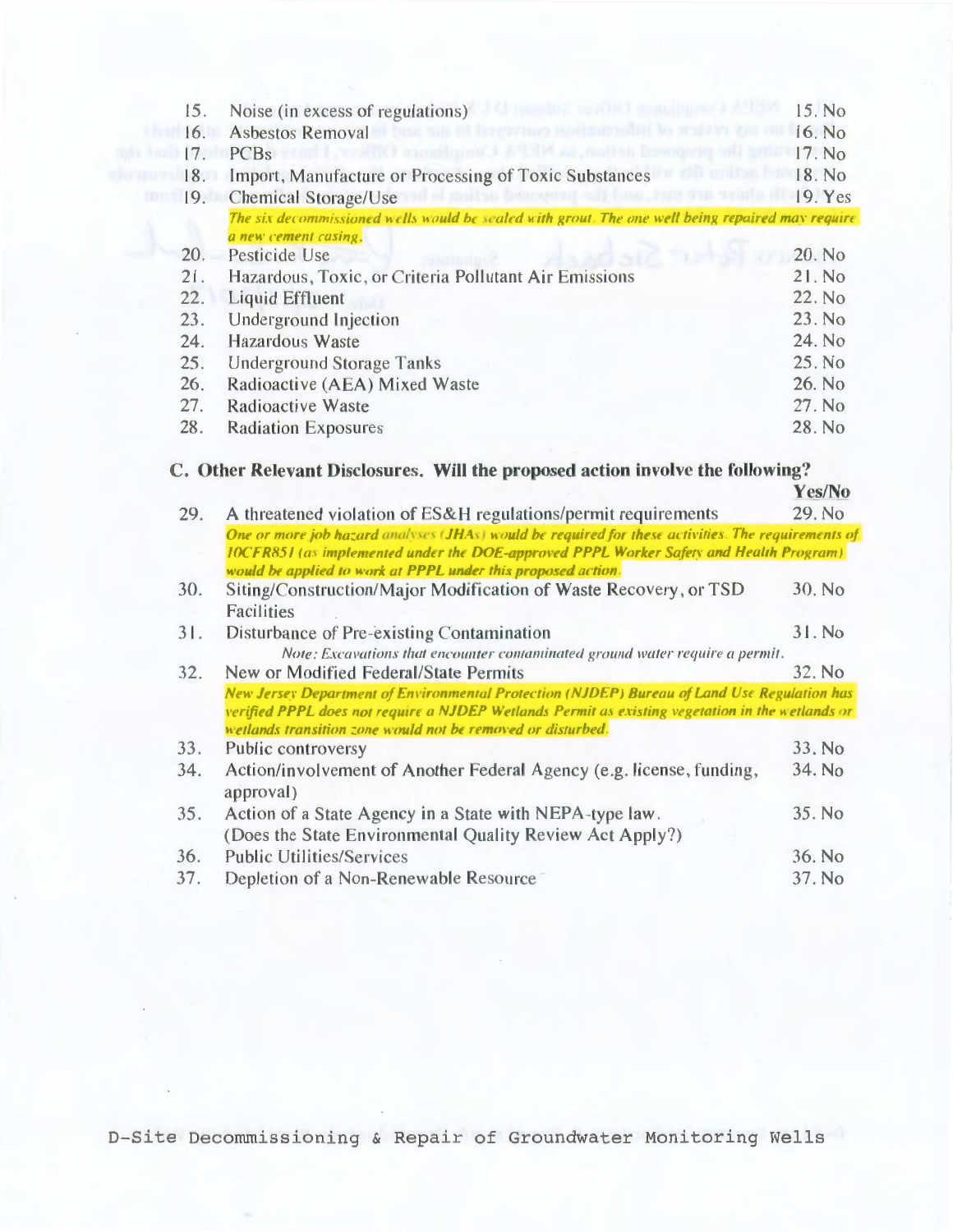#### VI. NEPA Compliance Officer Subpart D CX Determination and Approval:

**Based on my review of information conveyed to me and in my possession (or attached)**  concerning the proposed action, as NEPA Compliance Officer, I have determined that the **proposed action fits within the specified class of actions, the other regulatory requirements**  set forth above are met, and the proposed action is hereby categorically excluded from further NEPA review. **further NEPA review.**  Signature: **Quarter Confidence**<br>Signature: **Quarter Confidence**<br>Signature: **Quarter Confidence** 

Date: **2/(3/2017** 

### D-Site Decommissioning & Repair of Groundwater Monitoring Wells